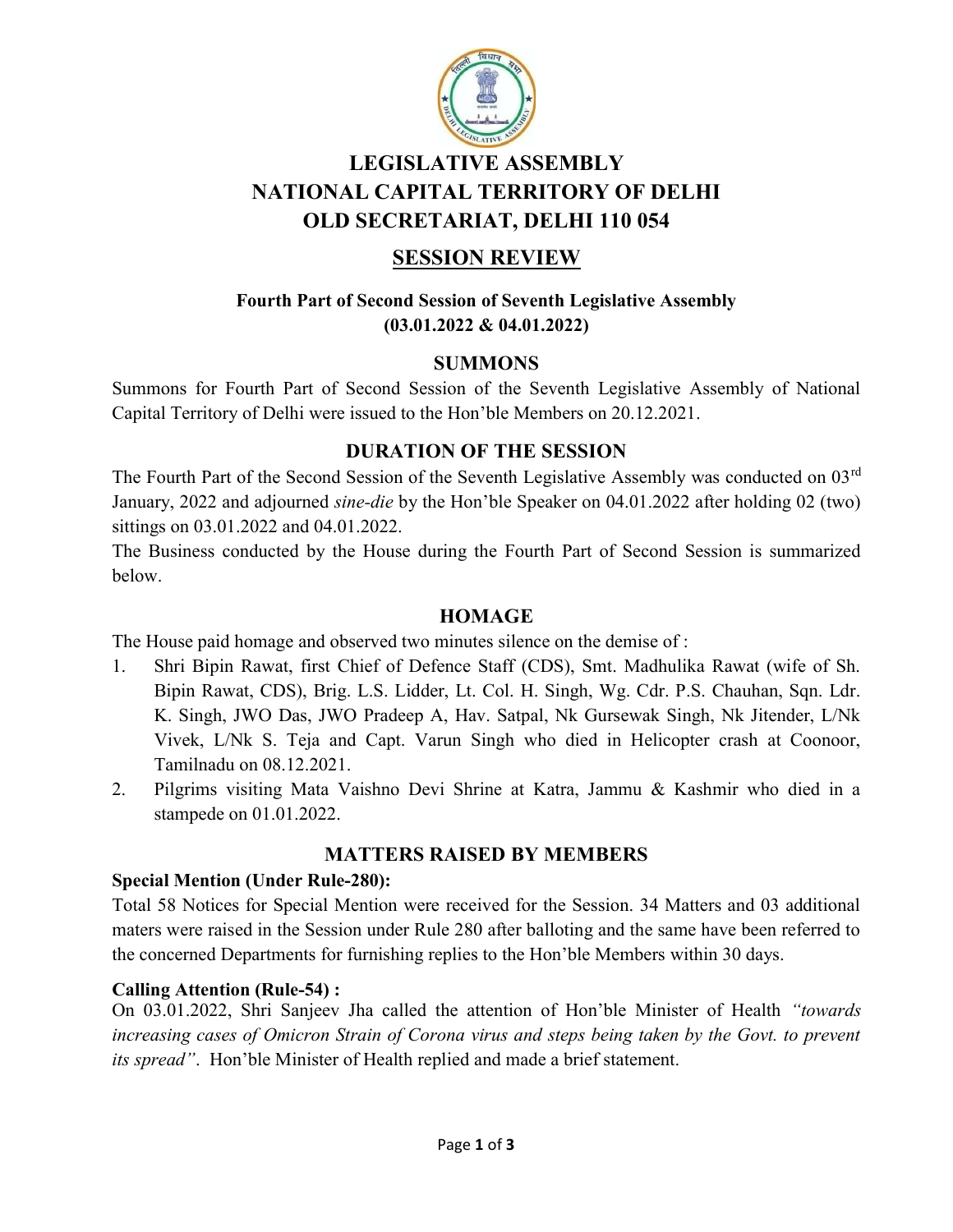#### Short Duration Discussion (Rule-55) :

1. On 03.01.2022, Ms. Bhavna Gaur, Hon'ble Member initiated discussion on "pathetic condition of cows and cow shelters and failure of MCDs to take care of them". 06 Members including Hon'ble Leader of Opposition participated in the discussion. Shri Saurabh Bharadwaj, Hon'ble Member suggested that a House Committee be constituted to discuss and suggest recommendations on this issue. Hon'ble Minister of Urban Development replied to the discussion.

The House agreed to constitute a House Committee to recommended measures for the Welfare of cows and other related issues.

- 2. On 04.01.2022, Shri Pawan Sharma, Hon'ble Member initiated discussion on "situation arising out of financial mismanagement and corruption in the Municipal Corporations". 08 Members participated in the discussion.
- 3. On 04.01.2022, Shri Dilip Kumar Pandey, Hon'ble Chief Whip initiated discussion on "advantages and disadvantages of the New Excise Policy". 08 Members including Hon'ble Minister of Industries and Hon'ble Leader of Opposition participated in the discussion. Hon'ble Deputy Chief Minister replied to the discussion.

### CONGRATULATORY MOTION

Smt. Atishi, Hon'ble Member moved a congratulatory motion on 04.01.2022 under Rule-114 for introducing 'Business Blasters' programme in Delhi Government Schools and made a brief statement.

#### **QUESTIONS**

A total of 259 notices of Questions were received during the Session for the Question Hour scheduled for 03 & 04 January, 2022. Out of these 40 Notices of Starred Questions and 196 Notices of Unstarred Questions were admitted. Replies to 37 Starred Questions were provided by the concerned Ministers in the House.

The Chair referred the matter of non-receipt of reply/unsatisfactory and incomplete replies to 07 Starred Questions and 34 Unstarred Questions to Committee of Privileges.

### PAPERS LAID

06 papers were laid on the Table of the House:-

- 1. Shri Satyendar Jain, Hon'ble Minister laid copy of Annual Accounts and Separate Audit Report Audited by Comptroller and Auditor General of India for the period 2002-03 to 2016-17 of Delhi Building and Other Construction Worker's Welfare Board (DBOCWWB) (English Version only) on the Table of the House on behalf of the Hon'ble Deputy Chief Minister.
- 2. Shri Satyendar Jain, Hon'ble Minister of Power laid copy of Annual Report of Delhi Electricity Regulatory Commission (DERC) for the financial year 2018-19 (Hindi & English Version) on the Table of the House.
- 3. Shri Kailash Gahlot, Hon'ble Minister of Transport laid copies of the following on the Table of the House on 03.01.2022 :
	- I. Notification No.F.19(183)/Tpt/Sectt./2017/70257 dated 03/08/2021 regarding restriction on movement of Goods Vehicles on specified roads and timing (Hindi and English Version).